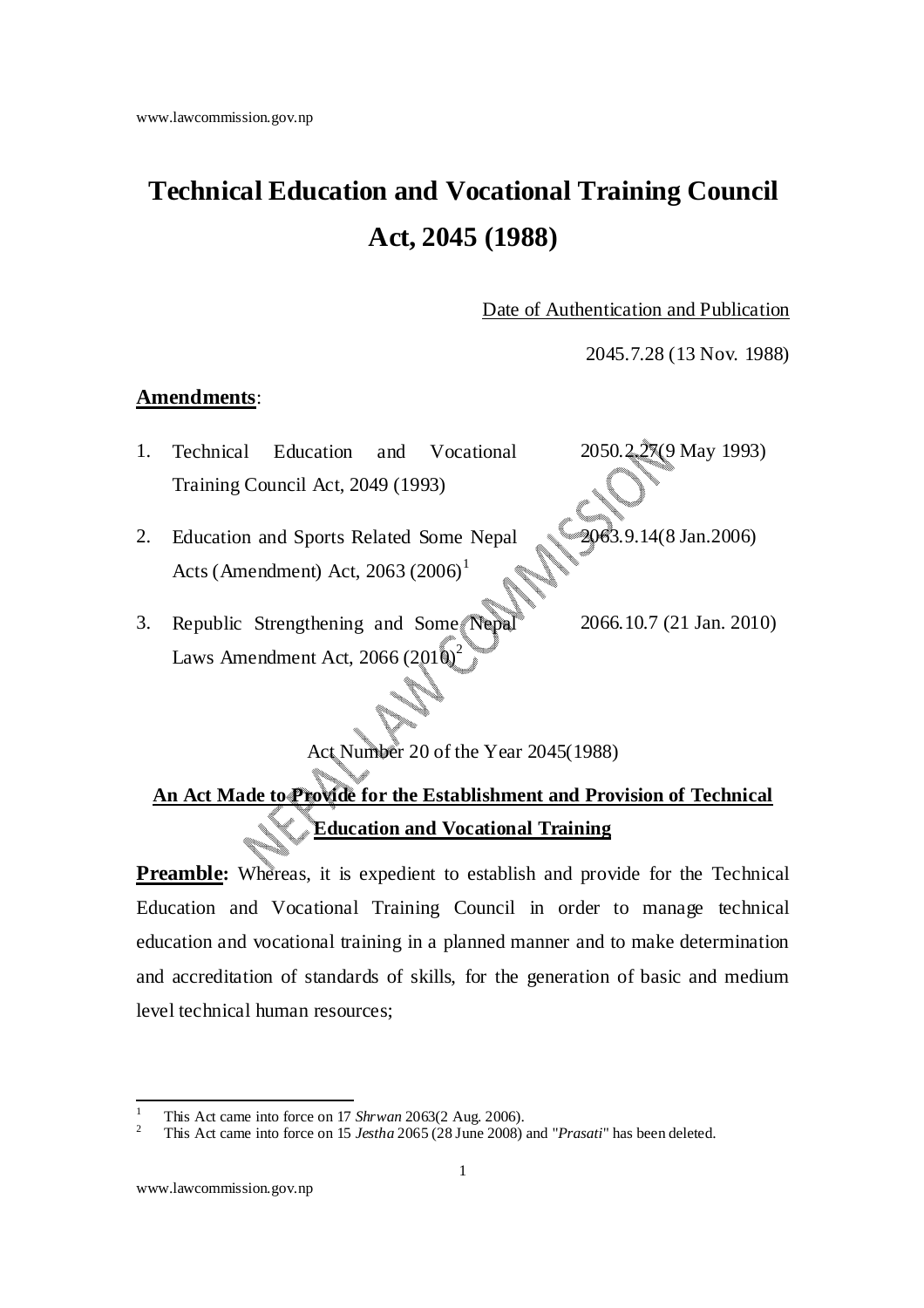Now, therefore, be it enacted by His Majesty King Birendra Bir Bikram Shah Dev, on the advice and with the consent of the *Rastriya Panchayat*.

#### **1. Short title and commencement:**

- 1.1 This Act may be called as the "Technical Education and Vocational Training Council Act, 2045(1989)".
- 1.2 This Act shall come into force on such a date as the Government of Nepal may appoint by publishing a Notification in the Nepal Gazette.<sup>3</sup>

#### **2. Definitions:**

- 2.1 Unless the subject or the context otherwise requires, in this Act:
	- $2.1.1<sup>4</sup>$  "Assembly" means the Technical Education and Vocational Training Assembly formed pursuant to Section 2A.
	- $2.1.2<sup>5</sup>$  "Council" means the Technical Education and Vocational Training Council established under Section 3.
	- 2.1.3 "Prescribed" or "as prescribed" means prescribed or as prescribed in the Rules or Bye-laws framed under this Act.

# **2A.<sup>6</sup> Formation of Technical Education and Vocational Training Assembly:**

2A.1 The Technical Education and Vocational Training Assembly shall be formed as follows:

 $2A11<sup>7</sup>$ Minister or Minister of State for -Chairperson

<sup>3</sup> Appointed to commence on 12 *Falgun* 2045(23 Feb. 1989) (Nepal Gazette of 2045.11.9 (20 Feb. 1989). 4

Amended by the First Amendment.

<sup>5</sup> Amended by the First Amendment.

<sup>6</sup> nserted by the First Amendment. 7

Amended by the Education and Sports Related Some Nepal Acts Amendment Act, 2063(2006).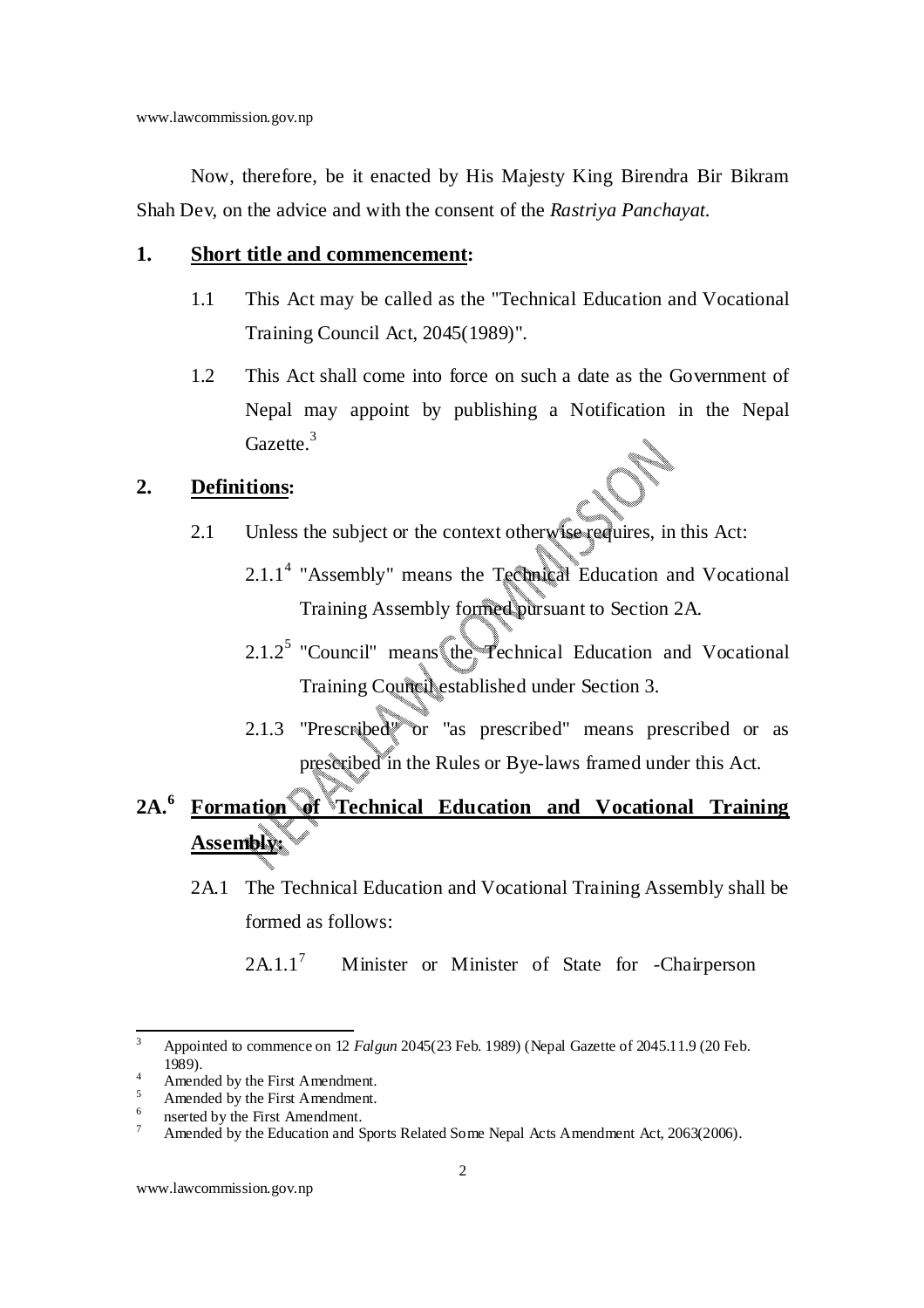|                      | <b>Education and Sports</b>               |               |
|----------------------|-------------------------------------------|---------------|
| 2A.1.2               | 8                                         |               |
| 2A.1.3               | National<br>Member,<br>Planning           |               |
|                      | Commission (responsible for human         |               |
|                      | resources)                                | -Member       |
| 2A.1.4               | Member, Public Service Commission -Member |               |
| 2A.1.5               | Secretary, Ministry of Education and      |               |
|                      | <b>Sports</b>                             | -Member       |
| 2A.1.6               | Secretary, Ministry of Industries         | <b>Member</b> |
| 2A.1.7               | Secretary, Ministry of Labour             | Member        |
| 2A.1.8               | Secretary, Ministry of Tourism and        |               |
|                      | Civil Aviation                            | -Member       |
| 2A.1.8a <sup>9</sup> | Vice-chairperson,<br>Technical            |               |
|                      | Education and Vocational Training         |               |
|                      | Council                                   | -Member       |
| 2A.1.9               |                                           |               |
| 2A.1.10              | Rector, Tribhuvan University              | -Member       |
| 2A.1.11              | Chairperson, Federation of Nepal          |               |
|                      | Chamber of<br>Commerce<br>and             |               |
|                      | Industries                                | -Member       |
|                      | Five<br>persons nominated by<br>the       |               |
|                      | chairperson from amongst the              |               |
|                      | technical deans of universalities         | -Member       |
| 2A.1.13              | Three persons nominated by the            |               |
|                      | chairperson from amongst<br>the           |               |
|                      | persons who have rendered special         |               |

<sup>8</sup> Deleted by the Republic Strengthening and Some Nepal Laws Amending Act, 2066(2010).

<sup>9</sup> Inserted by the Education and Sports Related Some Nepal Acts Amendment Act, 2063(2006).

<sup>&</sup>lt;sup>10</sup> Deleted by the Education and Sports Related Some Nepal Acts Amendment Act, 2063(2006).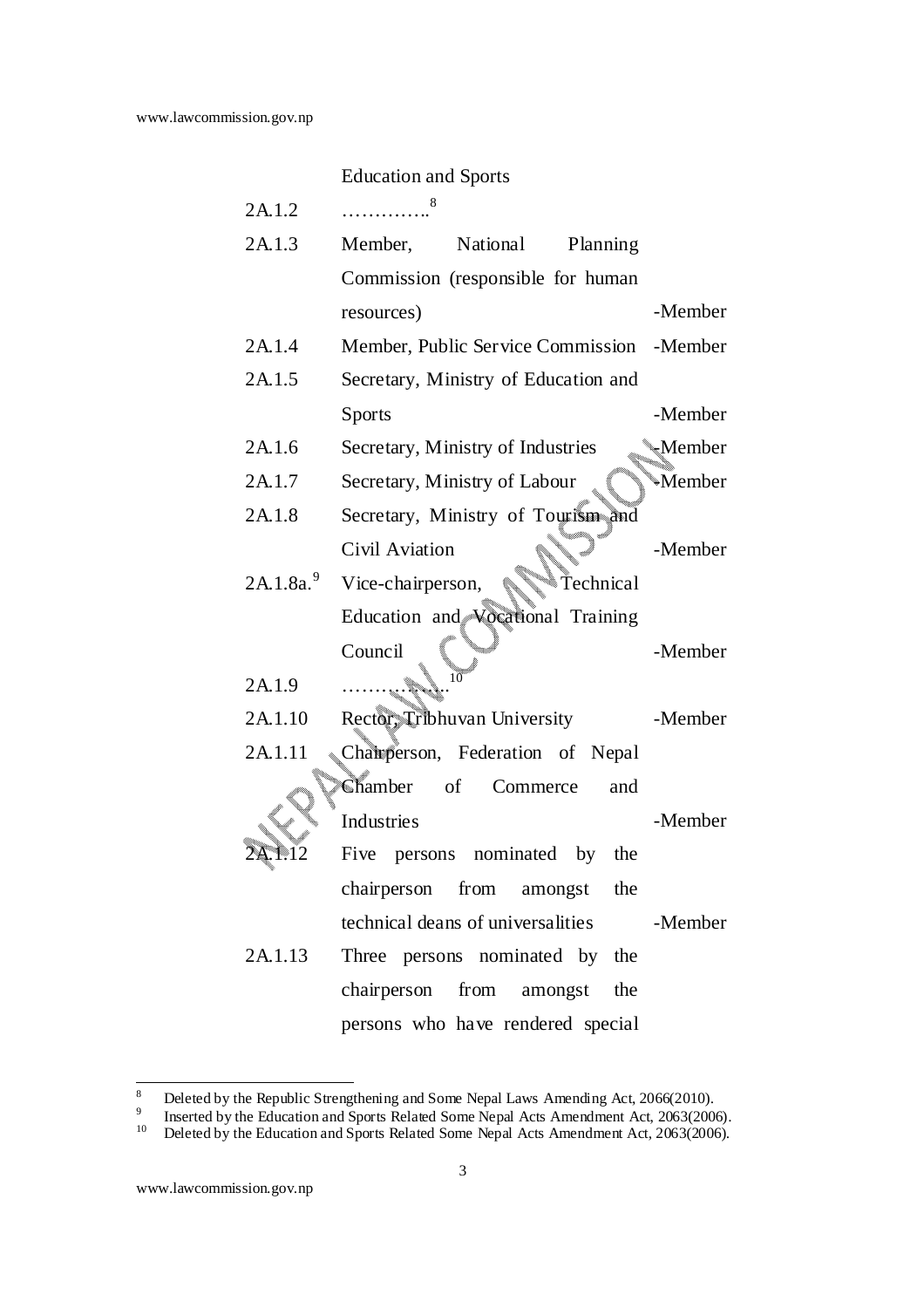|                | contribution to technical education            |                   |
|----------------|------------------------------------------------|-------------------|
|                | and vocational training                        | - Member          |
| 2A.1.14        | Three persons nominated by the                 |                   |
|                | chairperson from amongst the                   |                   |
|                | persons of industrial enterprises -Member      |                   |
| 2A.1.15        | Representative, <sup>11</sup> Nepal Academy    |                   |
|                | of Science and Technology                      | -Member           |
| 2A.1.15a       |                                                |                   |
|                | 13<br>$2A.1.15b$                               |                   |
| 2A.1.15c       | 14                                             |                   |
|                | 15<br>$2A.1.15d$                               |                   |
| 2A.1.15e       | 16                                             |                   |
| $2A.1.16^{17}$ | $\mathbf{A}$<br>person designated<br>by<br>the |                   |
|                | Government of Nepal from amongst               |                   |
|                | the employees of the Council                   | -Member secretary |
|                |                                                |                   |

- 2A.2 The tenure of office of the nominated members of the Assembly shall be Four years, and upon the expiration of their term, they may be re-nominated.
- 2A.3 The procedures of meeting of the Assembly shall be as determined by the Assembly itself.

<sup>&</sup>lt;sup>11</sup> Deleted by the Republic Strengthening and Some Nepal Laws Amendment Act, 2066 (2010).

<sup>12</sup> Inserted by Education and Sports Related Some Nepal Acts Amendment Ordinance, 2062 (2006) and deleted by the Education and Sports Related Some Nepal Acts Amendment Act, 2063 (2006).

<sup>&</sup>lt;sup>13</sup> Inserted by Education and Sports Related Some Nepal Acts Amendment Ordinance, 2062 (2006) and deleted by the Education and Sports Related Some Nepal Acts Amendment Act, 2063 (2006).

<sup>&</sup>lt;sup>14</sup> Inserted by Education and Sports Related Some Nepal Acts Amendment Ordinance, 2062 (2006) and deleted by the Education and Sports Related Some Nepal Acts Amendment Act, 2063 (2006).

<sup>&</sup>lt;sup>15</sup> Inserted by Education and Sports Related Some Nepal Acts Amendment Ordinance, 2062 (2006) and deleted by the Education and Sports Related Some Nepal Acts Amendment Act, 2063(2006).

<sup>&</sup>lt;sup>16</sup> Inserted by Education and Sports Related Some Nepal Acts Amendment Ordinance, 2062 (2006) and deleted by the Education and Sports Related Some Nepal Acts Amendment Act, 2063 (2006).

<sup>&</sup>lt;sup>17</sup> Amended by the Education and Sports Related Some Nepal Acts Amendment Act, 2063(2006).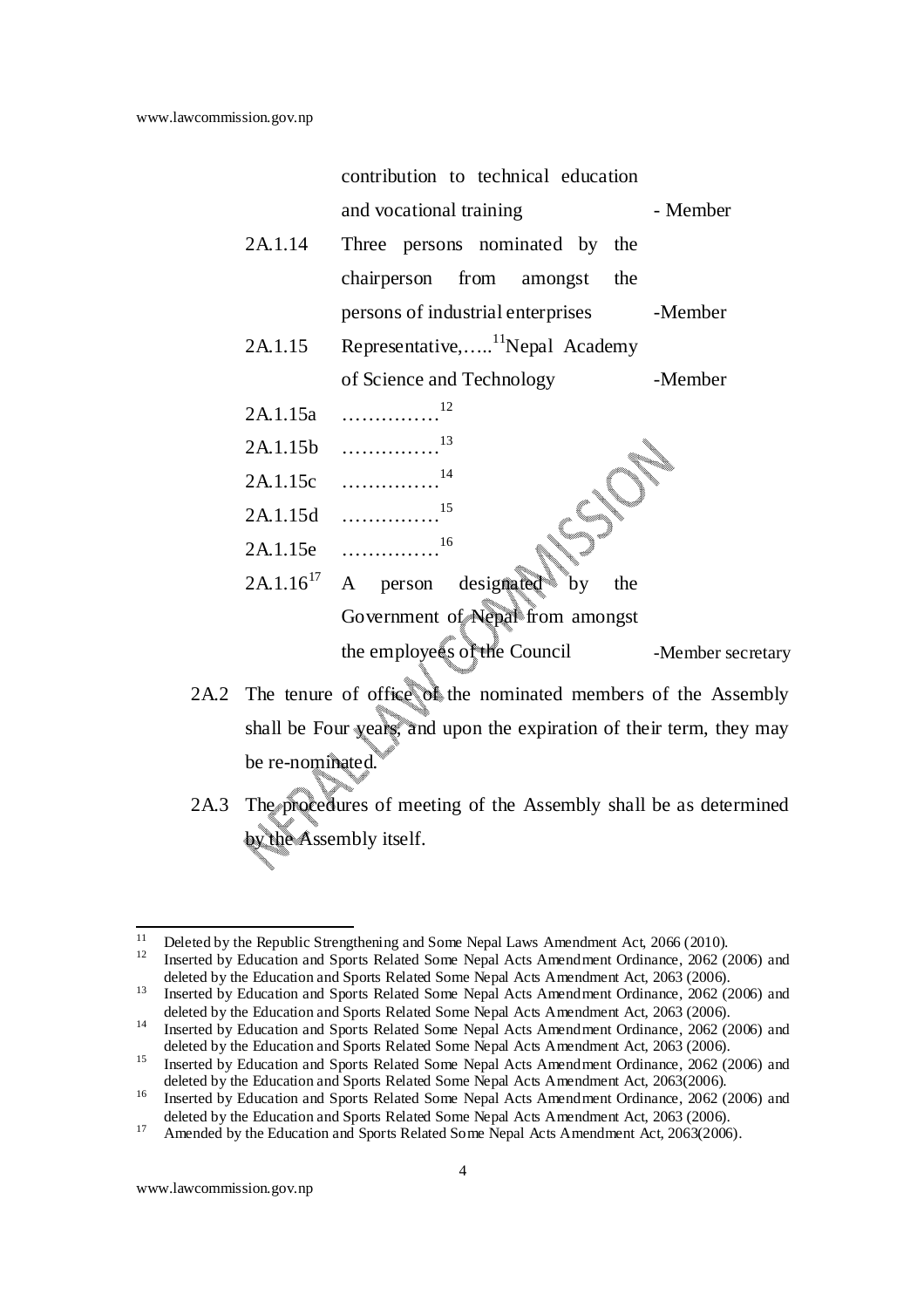### **3.**<sup>18</sup> **Establishment of Council:**

- 3.1 A Technical Education and Vocational Training Council is, hereby, established to well manage and standardize the technical education and vocational training, maintain coordination between various bodies providing such training and determine standards of skills and certify the same.
- 3.2 The formation of the Technical Education and Vocational Training Council shall be as follows:  $\mathcal{L}$

| 3.2.1 | Minister or Minister of State<br>for             |                   |
|-------|--------------------------------------------------|-------------------|
|       | <b>Education and Sports</b>                      | -Chairperson      |
| 3.2.2 | A person nominated by the Government<br>of Nepal | -Vice chairperson |
| 3.2.3 | Member, National Planning Commission             |                   |
|       | (Member responsible for<br>human<br>resources    | -Member           |
| 3.2.4 | Secretary, Ministry of Education and<br>Sports   | -Member           |
|       | Two<br>nominated<br>by<br>persons<br>the         |                   |
|       | chairperson from amongst the persons             |                   |
|       | who have rendered special contribution           |                   |
|       | to the field of technical education and          |                   |
|       | vocational training                              | -Member           |
|       |                                                  |                   |

3.2.6 Two persons nominated by the

<sup>&</sup>lt;sup>18</sup> Amended by the First Amendment.

www.lawcommission.gov.np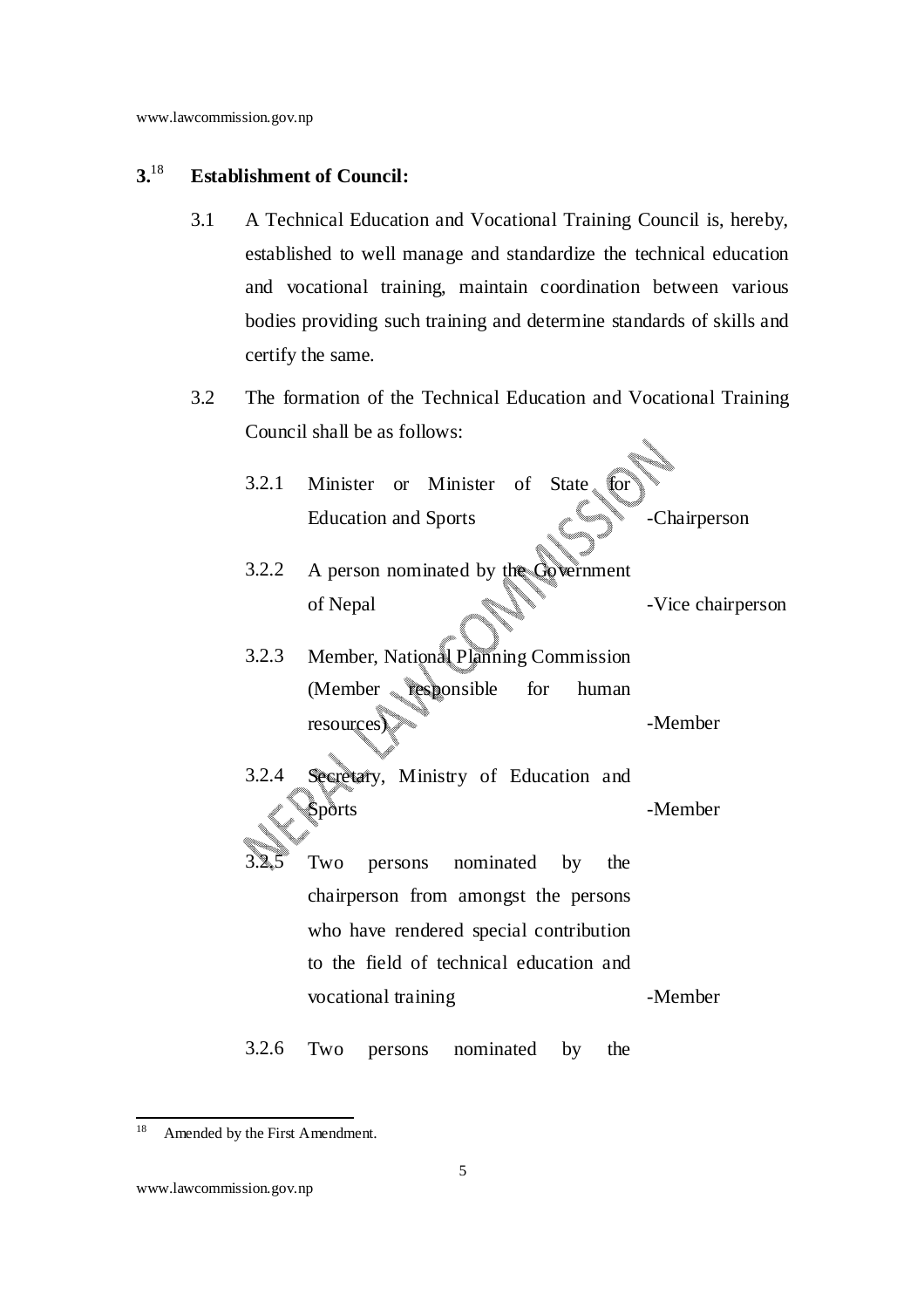chairperson from various organizations -Member related with technical education and vocational training

- 3.2.7 A person designated by the Government of Nepal from amongst the employees of the Council -Member secretary
- 3.3 If the Government of Nepal considers necessary, it may, by a Notification in the Nepal Gazette, make necessary addition or deletion or alteration in the members of the Council.
- 3.4 If the Council considers necessary, it may invite any native or foreign expert or adviser to attend its meeting as an observer.
- 3.5 The functions, duties and powers of the chairperson and members of the Council shall be as prescribed.
- 3.6 The tenure of office of the nominated members of the Council shall be Four years, and upon the expiration of their term, they may be renominated.
- 3.6A.<sup>19</sup>The functions, duties and powers and conditions of service of the vice-chairperson of the Council shall be as prescribed. 3.7 ……………<sup>20</sup>

#### **4. Council to be autonomous body:**

- 4.1 The Council established pursuant to Section 3 shall be an autonomous body corporate with perpetual succession.
- 4.2 The Council shall have a separate seal of its own.

<sup>&</sup>lt;sup>19</sup> Inserted by the Education and Sports Related Some Nepal Acts Amendment Act, 2063(2006).<br><sup>20</sup> Delated by the Education and Sports Related Some Nepal Acts Amendment Act, 2063(2006).

<sup>20</sup> Deleted by the Education and Sports Related Some Nepal Acts Amendment Act, 2063(2006).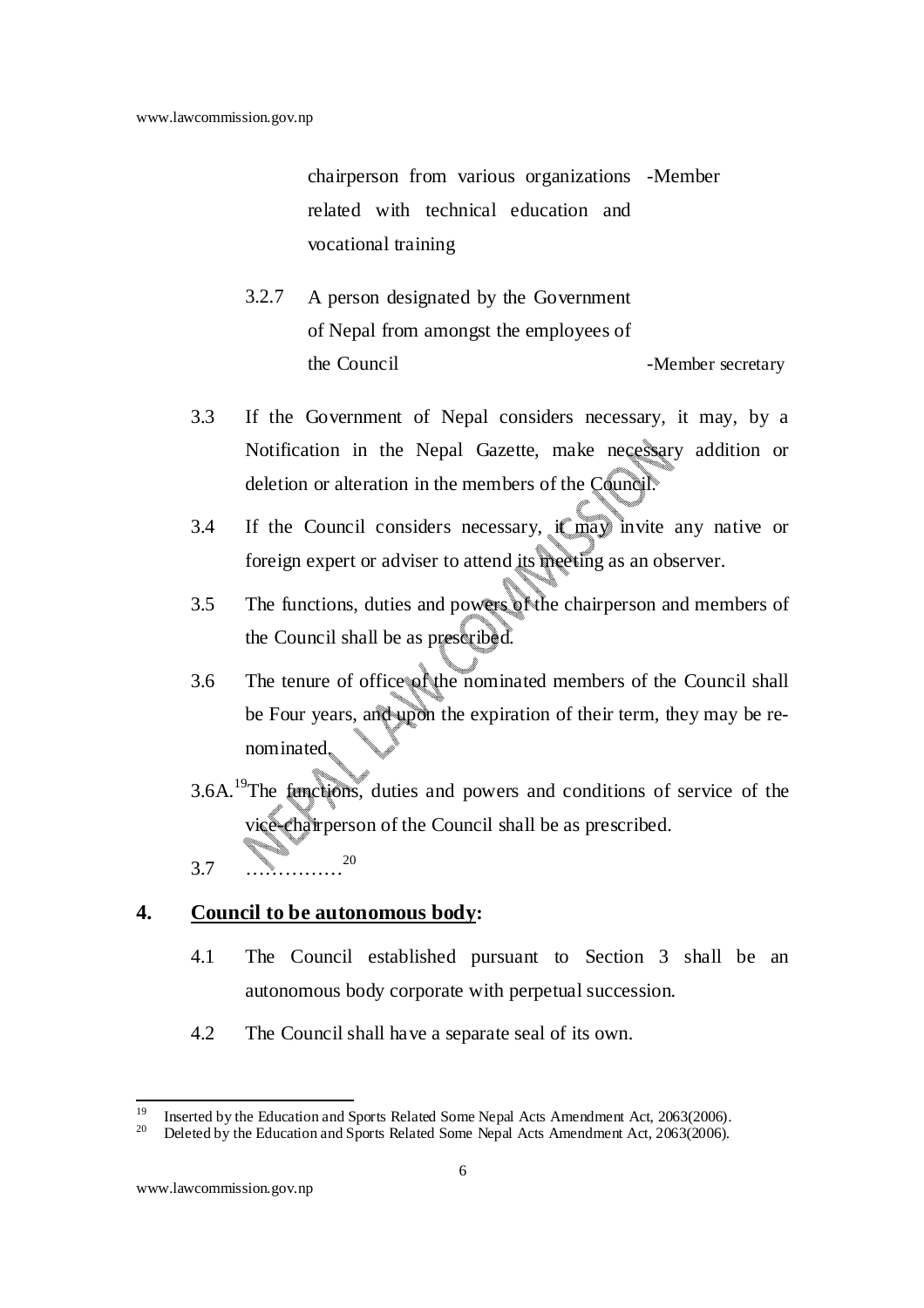- 4.3 The Council may, like an individual, acquire, use, sell and dispose of, or otherwise deal with, any movable and immovable property.
- 4.4 The Council may, like an individual, sue by its name and be also sued by the same name.

#### **5. Meeting and decision of the Council:**

- 5.1 The meeting of Council shall be held at such place, time and date as may be specified by the chairperson.
- 5.2 The presence of fifty percent members of the total number of members of the Council shall be deemed to constitute a quorum for a meeting of the Council.
- 5.3 The meeting of the Council shall be presided over by the chairperson and by the vice-chairperson in the absence of the chairperson, and by the person selected by the members present at the meeting from amongst themselves, in the absence of both the chairperson and the vice-chairperson<sup>21</sup>.
- 5.4 A majority opinion shall prevail at the meeting of the Council; and in the event of a tie, the chairperson shall exercise the casting vote.
- 5.5 The decisions of the Council shall be authenticated by the member secretary.
- 5.6 Other procedures relating to the meeting of the Council shall be as determined by the Council itself.
- **5A.**<sup>22</sup> **Functions, duties and powers of the Assembly:** The functions, duties and powers of the Assembly shall be as follows:

<sup>&</sup>lt;sup>21</sup> Amended by the First Amendment.<br><sup>22</sup> Inserted by the First Amendment.

Inserted by the First Amendment.

www.lawcommission.gov.np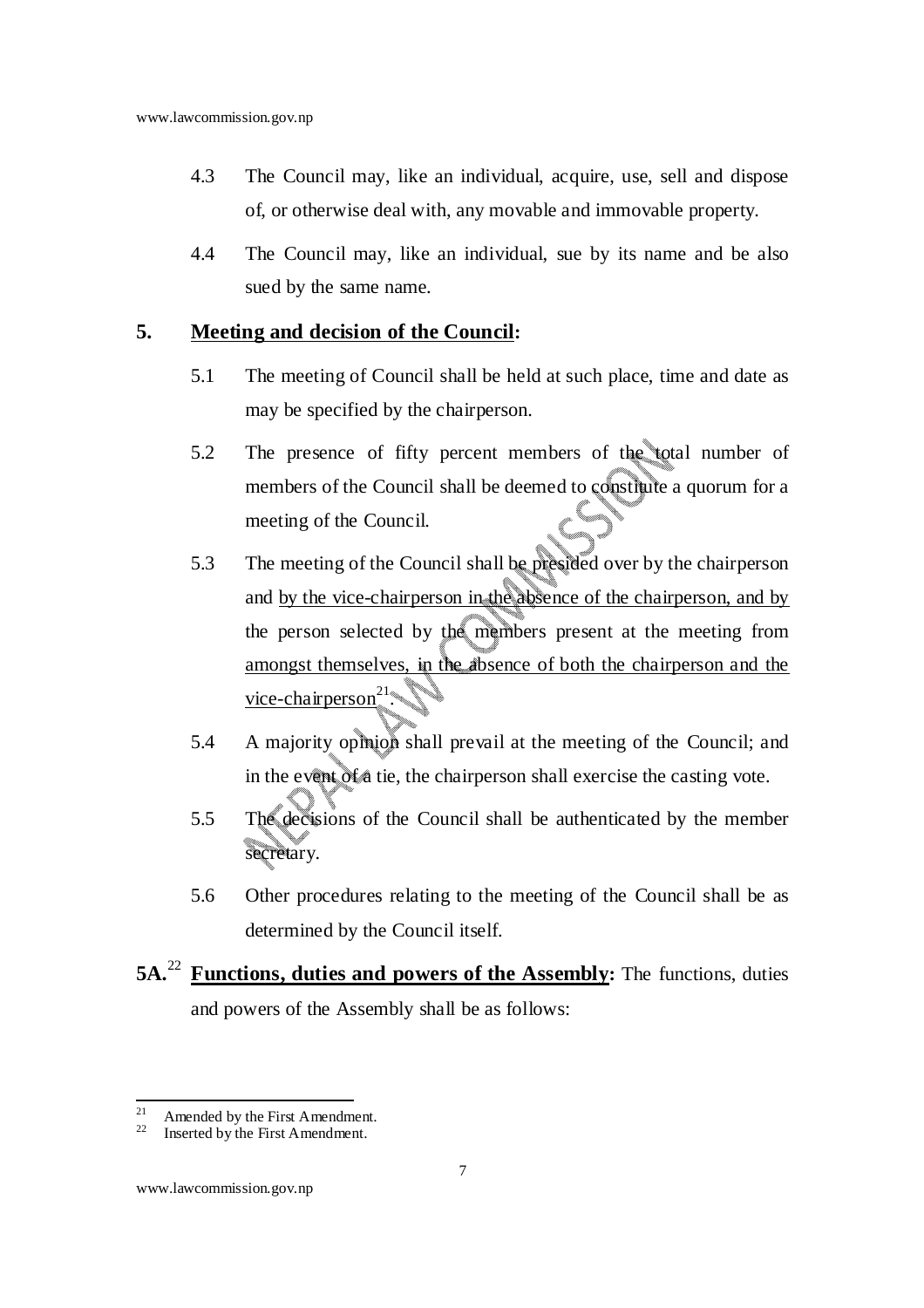- 5A.1 To give guidance to the Technical Education and Vocational Training Council.
- 5A.2 To determine the policies of the Council and provide for or cause to be provided for the effective implementation of the policies.
- 5A.3 To evaluate, or cause to be evaluated, whether the development and expansion of the technical education and vocational training have taken place timely.
- 5A.4 To approve the annual budget and programme of the Council.
- 5A.5 To get long-term plans prepared and make and make necessary provisions for the implementation of such plans.
- 5A.6 To form, or cause to be formed, committees, sub-committees or study and research teams as required.
- 5A.7 To give necessary direction to any body or authority under the Council.
- 5A.8 To perform, or cause to be performed, such other functions as specified in this Act or the Rules framed under this Act.
- **6.**<sup>23</sup> **Functions, duties and powers of Council:** The functions, duties and powers of the Council shall be as follows:
	- 6.1 To provide for various teaching, training and research and arrange for the same, as prescribed for the development of the technical education and vocational training.
	- 6.2 To give approval for the teaching or operation of the technical education and vocational training to be established or operated at the

<sup>&</sup>lt;sup>23</sup> Amended by the First Amendment.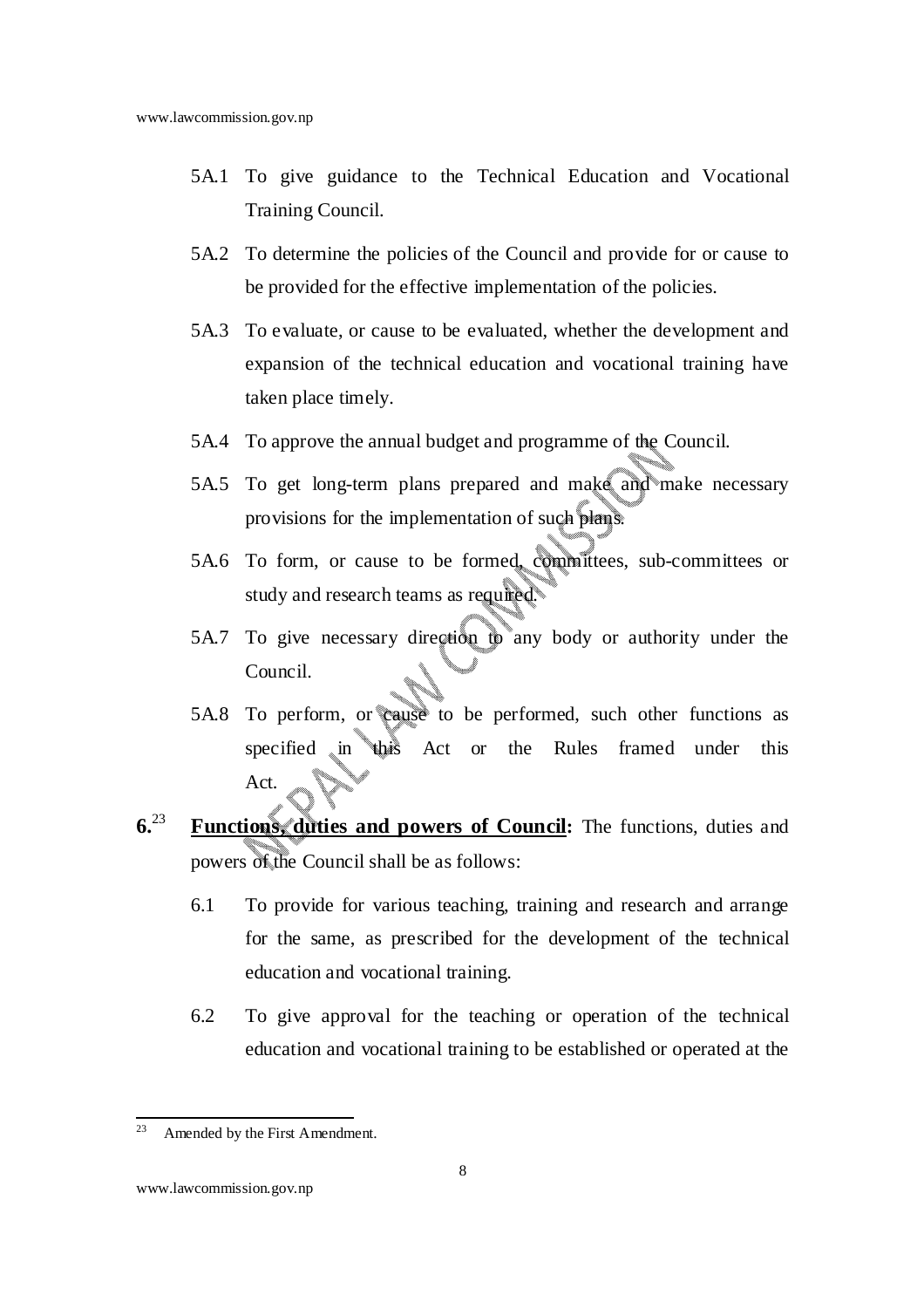private and non-governmental sectors and provides for facilities and assistance to be provided to them.

- 6.3 To maintain affiliation with native universities or educational institutes in relation to the technical education and vocational training, and focus of standardized education or training.
- 6.4 To determine policies on the technical education and vocational training and submit the same to the Assembly for approval.
- 6.5 To determine the scope and standards of the technical education and vocational training programmes.
- 6.6 To conduct basic level skills and trainings and generate medium level human resources.
- 6.7 To establish and operate, or cause to be established and operated polytechnic schools.
- 6.8 To enforce, or cause to be enforced, curricula and course books of vocational training to be given by corporate bodies owned by the Government of Nepal and non-governmental corporate bodies for skill development, as determined by the Curriculum and Coursebook Determination Committee.
- 6.9 To make, or cause to be made, coordination between various training related programmes.
- 6.10 To conduct, or cause to be conducted, trainings relating to technical instructors.
- 6.11 To make necessary provisions relating to apprenticeship training.
- 6.12 To make necessary arrangements for training centres, training package and trainers in order to operate short-term or mobile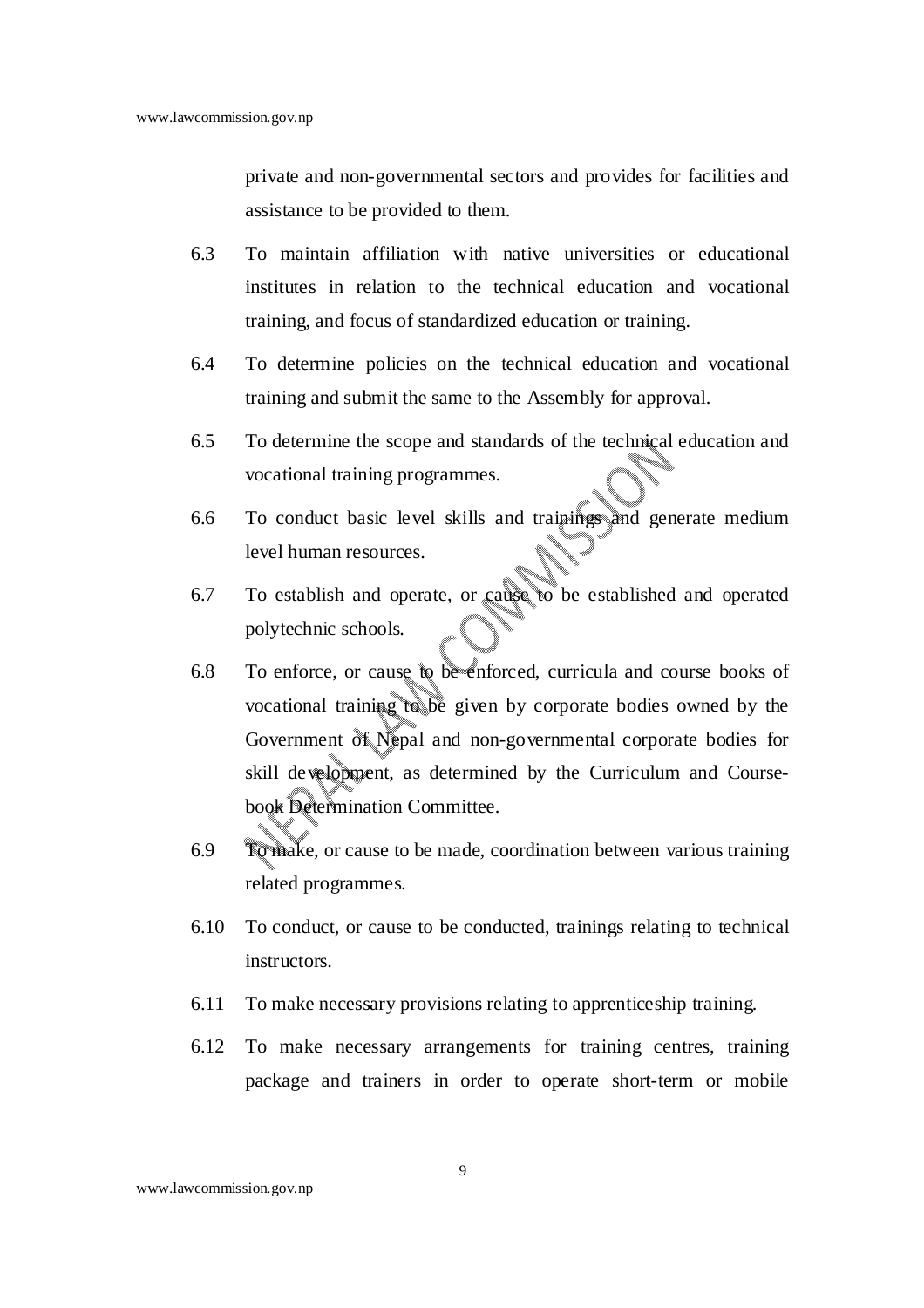training programmes in various places within the areas of technical schools.

- 6.13 To make provisions, or cause to be made provisions, relating to classification, examination and certification of skills.
- 6.14 To set certification criteria of skills and determine the standards of skills.
- 6.15 To harmonize curricula of in-service and pre-service, technical and vocational training curricula being operated by governmental and non-governmental bodies, and determine standards of and give recognition to such trainings at the central level.
- 6.16 To perform, or cause to be performed, necessary functions for the generation of basic, medium level and higher level technical human resources.
- 6.17 To implement, or cause to be implemented, programmes passed by the Assembly.
- 6.18 To bring about assistance from national and international sectors and mobilize, or cause to be mobilized, assistance received, in a wellplanned manner.
- 6.19 To give necessary advice to the Government of Nepal for the technical education and vocational training.
- 6.20 To make agreements or contracts with native, foreign or international organization, by obtaining prior approval of the Government of Nepal.
- 6.21 To submit annul budget, progress reports, audit reports and other reports of the Council to the Assembly for approval or endorsement or information.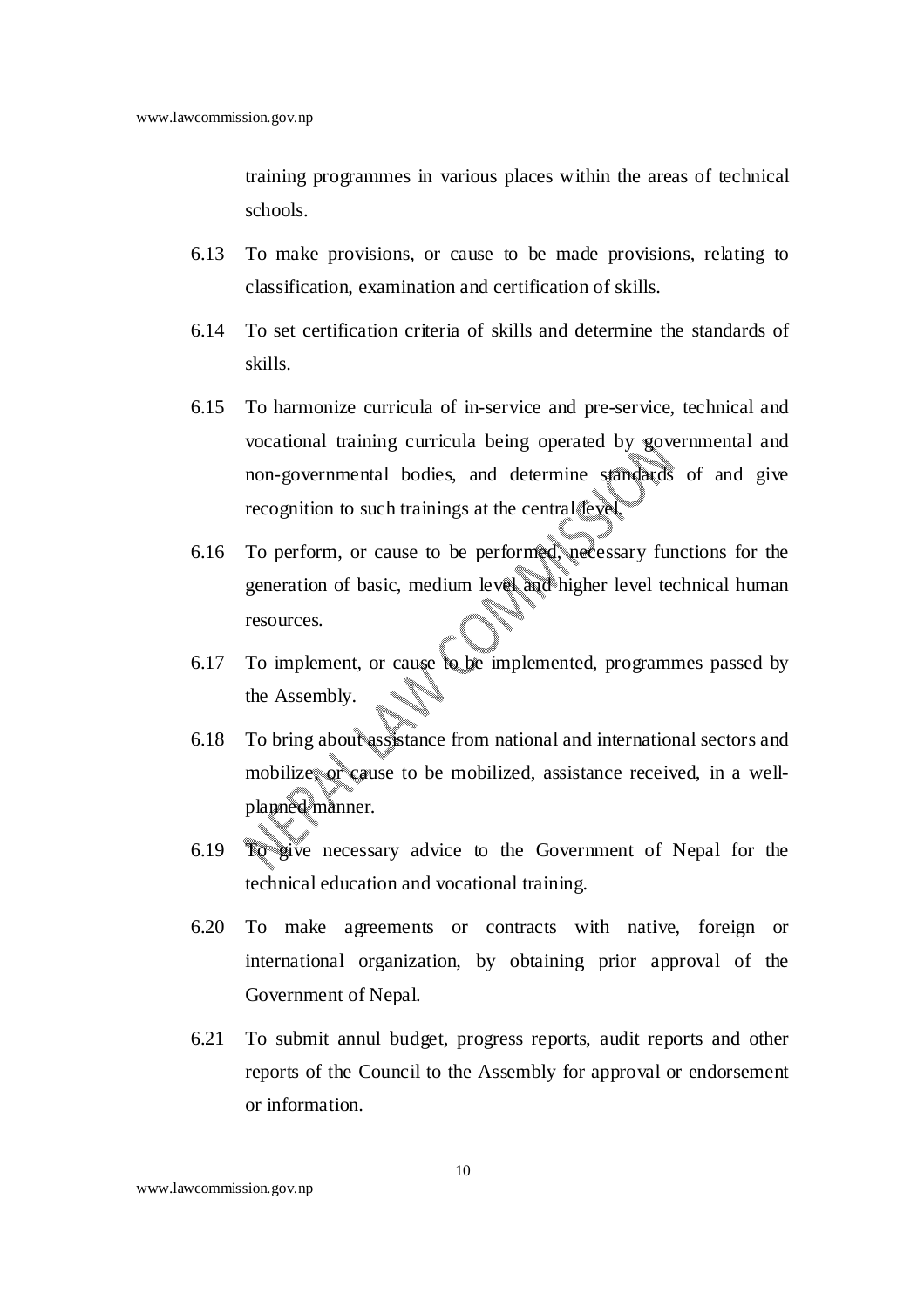- 6.22 To perform, or cause to be performed such other functions as may be required for the accomplishment of the objects of this act.
- **6A.**<sup>24</sup> **Recognition of certificate:** The certificate granted by the Council to any student who, having passed school level certificate level examination from an educational institute affiliated with the Council, has studied for at least Two years shall be equivalent to the proficiency certificate level of a university or other educational institute.

#### **7. Powers to form committees, sub-committees or task forces:**

- 7.1 The Council may, as per necessity, form various committees, subcommittees and task forces for the smooth operation of its activities.
- 7.2 The functions, duties, powers and procedures of meetings of the committees, sub-committees or task forces shall be as prescribed.
- **8. Power to bring about financial resources:** The Council may, by obtaining prior approval of the Government of Nepal, borrow loans, obtain grants or bring about financial resources in any other manner to meet the amounts required for the smooth operation of its activities.
- **8A.** ……….. 25

### **9.**<sup>26</sup> **Provisions relating to** e**mployees:**

- 9.1 The Council may appoint employees as required.
- 9.2 The provisions relating to remuneration, terms and conditions of service and facilities of the employees of the Council shall be as prescribed.

<sup>&</sup>lt;sup>24</sup> Inserted by the Education and Sports Related Some Nepal Acts Amendment Act,  $2063$  (2006). <sup>25</sup> Inserted by Education and Sports Related Some Nepal Acts Amendment Ordinance, 2062 (2006) and

repealed by the Education and Sports Related Some Nepal Acts Amendment Act, 2063 (2006).

 $26$  Amended by the First Amendment.

www.lawcommission.gov.np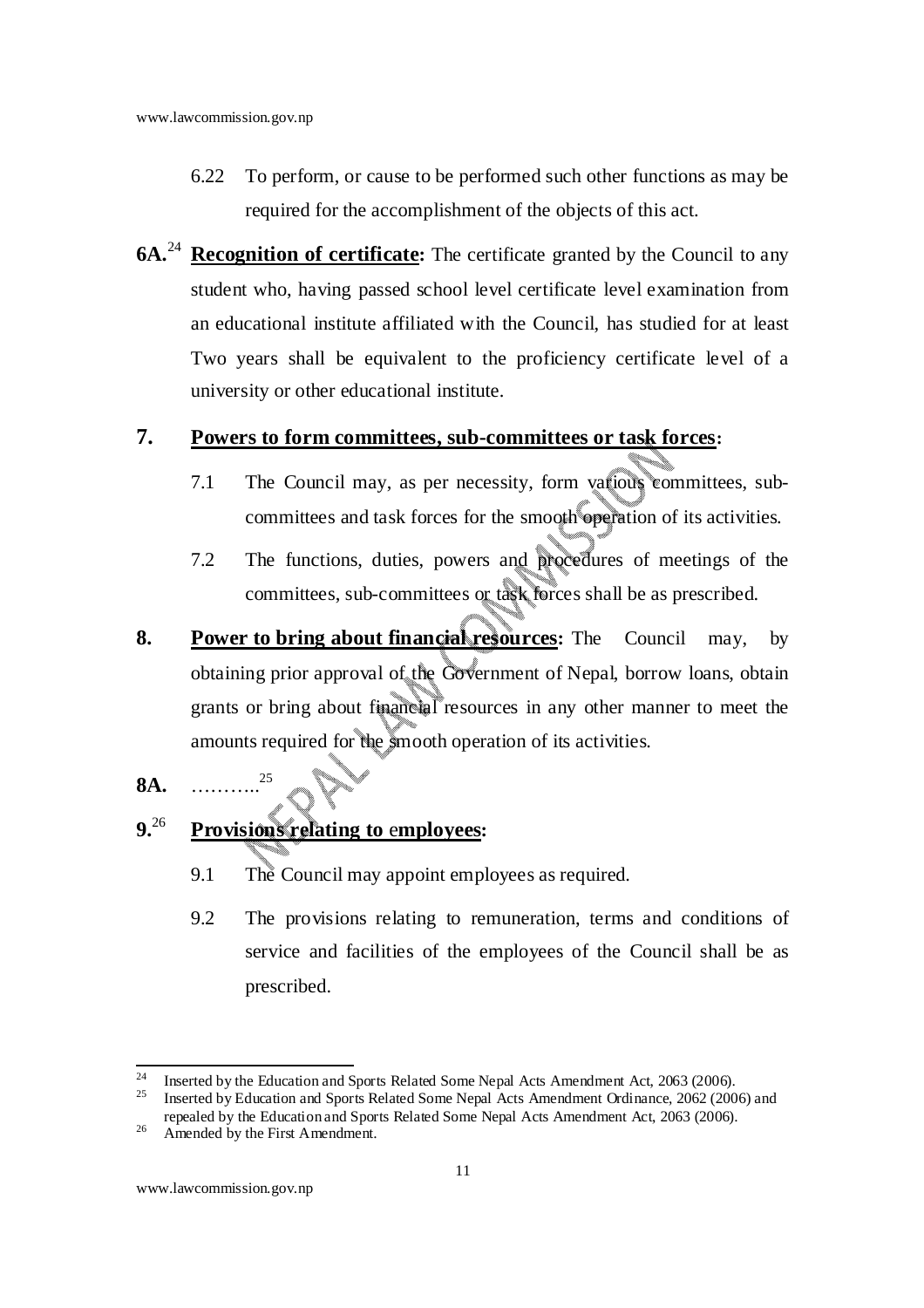#### **10. Fund of Council:**

- 10.1 The Council shall have a separate fund of its own, and the fund shall consist of the following amounts:
	- 10.1.1 Grants received from the Government of Nepal,
	- 10.1.2 Amounts received from any international or foreign organization through the Government of Nepal,
	- 10.1.3 Amounts earned from the movable and immovable properties of the Council,
	- 10.1.4Any other amount received by the Council.
- 10.2 All amounts paid to the fund of the Council shall be credited to an account to be opened with the *Nepal Rastra Bank* or any commercial bank in the name of the Council.
- 10.3 All the expenditures to be made on behalf of the Council shall be chargeable on the fund as referred to in Sub-section 10.1.
- 10.4 The operation of the account of the Council shall be as prescribed.

#### **11. Accounts and audit of the Council:**

- 11.1 The accounts of the Council shall be maintained in the prevailing form and method of the Government of Nepal.
- 11.2 The audit of the Council shall be performed by the Office of the Auditor General.
- 11.3 The Government of Nepal may, if it so desires, inspect, or cause to be inspected, the accounts of the fund and other cash and in-kind of the Council at any time.